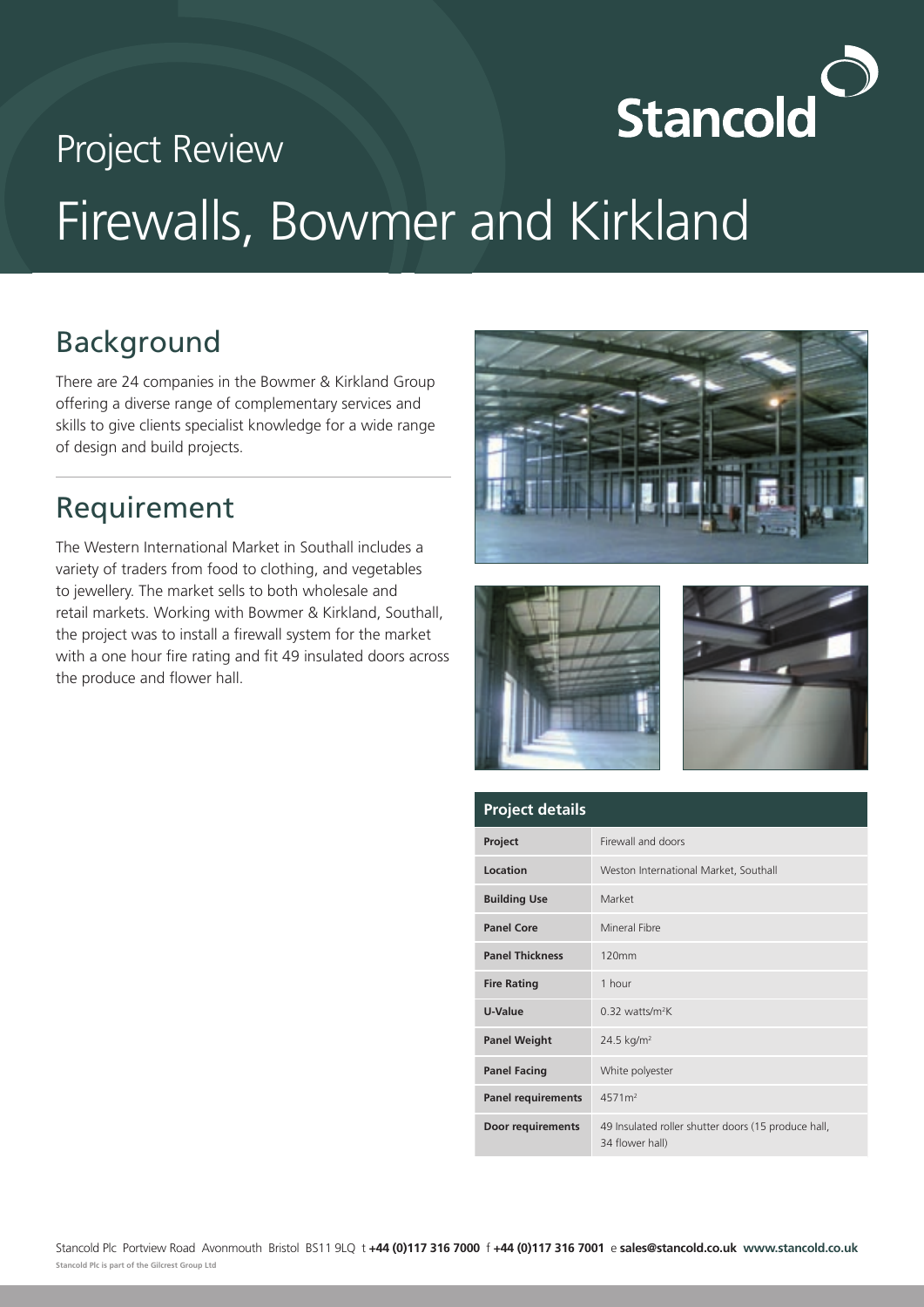

# Project Review Firewalls, Costain

## Background

The Costain Group is one of the UK's leading construction companies. It's an international engineering and construction group with a reputation for technical excellence.

#### Requirement

Stancold worked with Costain, Bristol, to provide firewall and partition solutions at a defence aerospace factory.

| <b>Project details</b> |                                      |
|------------------------|--------------------------------------|
| <b>Project</b>         | Cold stores and firewalls            |
| Location               | Leyton Marshes Business Park, Leyton |
| <b>Building Use</b>    | Defence Aerospace Factory            |
| <b>Panel Core</b>      | Mineral Fibre and PIR                |

| <b>Panel Core</b>                          | Mineral Fibre                                                                                              |
|--------------------------------------------|------------------------------------------------------------------------------------------------------------|
| <b>Panel Thickness</b>                     | Firewalls 120mm, Lining panels 60mm (walls<br>and ceilings)                                                |
| <b>Fire Rating</b>                         | 1 hour                                                                                                     |
| U-Value                                    | 120mm – 0.32 watts/m <sup>2</sup> K, 60mm – 0.61 watts/m <sup>2</sup> K                                    |
| <b>Panel Weight</b>                        | $120$ mm – 24.5 kg/m <sup>2</sup> , 60mm – 17.3 kg/m <sup>2</sup>                                          |
| <b>Panel Facing</b>                        | White polyester, Lining Panel 0.5mm thick shallow<br>profiled white cleanable PVC foodsafe laminate finish |
| <b>Mineral Fibre Panel</b><br>requirements | 1596m <sup>2</sup>                                                                                         |

| <b>Panel Core</b>                | <b>PIR</b>                                                                                                |
|----------------------------------|-----------------------------------------------------------------------------------------------------------|
| <b>Panel Thickness</b>           | Walls 80mm, Cleaning room 100mm                                                                           |
| <b>Fire Rating</b>               | 30 minute                                                                                                 |
| U-Value                          | 80mm – 0.28 watts/m <sup>2</sup> K, 100mm – 0.22 watts/m <sup>2</sup> K                                   |
| <b>Panel Weight</b>              | 40 kg/m3                                                                                                  |
| <b>Panel Facing</b>              | Interior GRP (2mm), Exterior 0.5mm thick shallow<br>profiled white cleanable PVC foodsafe laminate finish |
| <b>PIR Panel</b><br>requirements | 3043m <sup>2</sup>                                                                                        |

| <b>Total Panel</b><br><b>Requirement</b> | 4639m <sup>2</sup>                                             |
|------------------------------------------|----------------------------------------------------------------|
| <b>Door requirements</b>                 | 2 Hinged Chiller Door, 3 Hinged Emergency Exit<br>Chiller Door |







| Stancold Plc Portview Road Avonmouth Bristol BS11 9LQ t +44 (0)117 316 7000 f +44 (0)117 316 7001 e sales@stancold.co.uk www.stancold.co.uk |  |  |  |
|---------------------------------------------------------------------------------------------------------------------------------------------|--|--|--|
| Stancold Plc is part of the Gilcrest Group Ltd                                                                                              |  |  |  |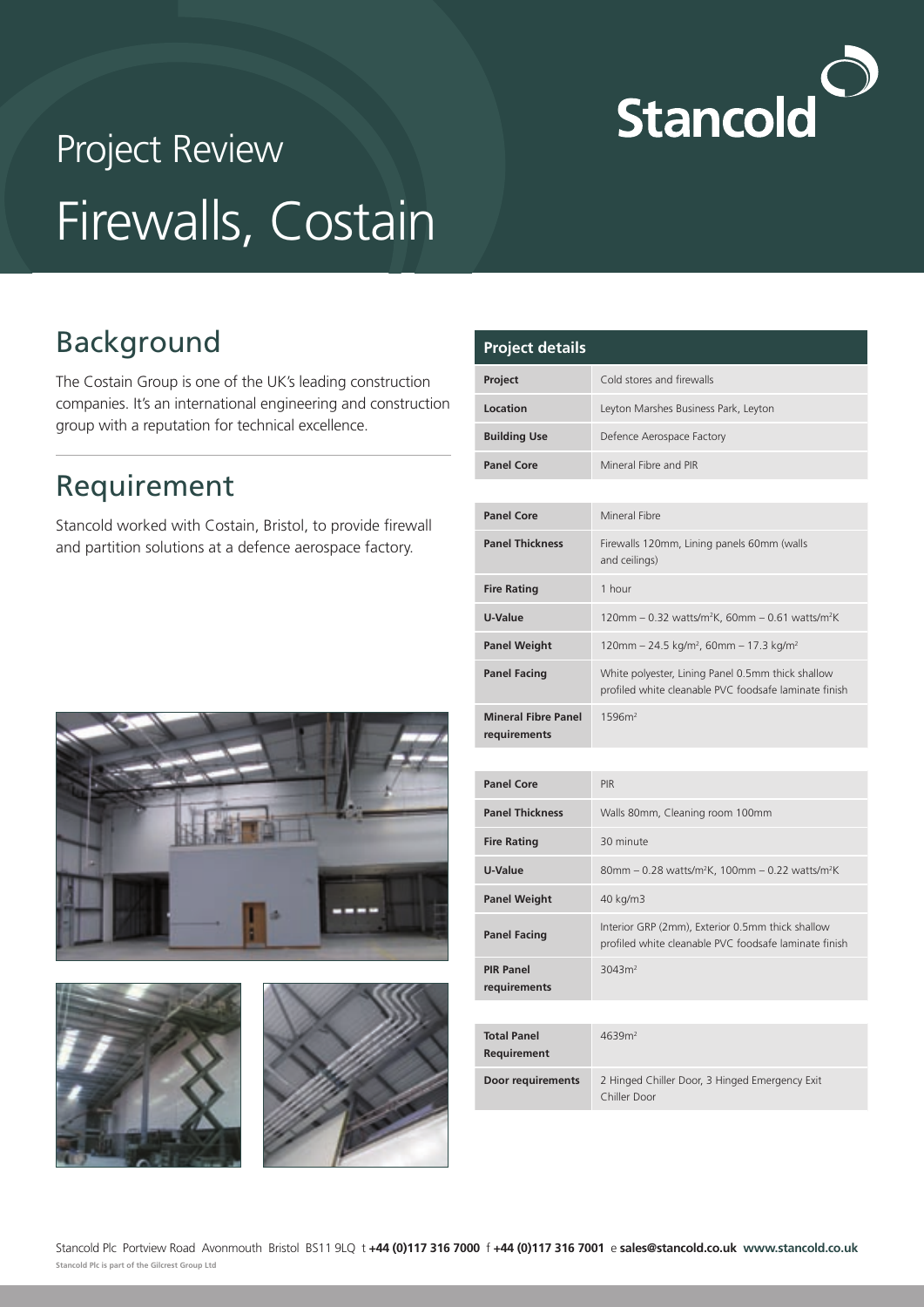# **Stancold**

# Project Review Firewalls, McLaren Construction

## Background

McLaren Construction is a design and construction specialist operating in the commercial, industrial, retail, leisure and hotel sectors taking buildings from inception to completion.

#### Requirement

Rosemound Developments (now Goodman Developments) is an integrated property group that owns, develops and manages industrial and business space globally. Stancold worked with McLaren Construction, Beckton, to supply and install horizontally and vertically laid one hour fire rated mineral fibre insulated panels. We fitted 25 fire walls to separate office and warehouse space. Some panels were built on top of dado walls and others included windows.







| <b>Project details</b>    |                                                                          |
|---------------------------|--------------------------------------------------------------------------|
| Project                   | Fire rated partitions                                                    |
| Location                  | Rosemound Developments - Waterfront,<br>Beckton, London.                 |
| <b>Building Use</b>       | Industrial space                                                         |
| <b>Panel Core</b>         | Mineral Fibre                                                            |
| <b>Panel Thickness</b>    | 120mm and 150mm                                                          |
| <b>Fire Rating</b>        | 1 hour                                                                   |
| U-Value                   | 120mm - 0.32 watts/m <sup>2</sup> K, 150mm - 0.26 watts/m <sup>2</sup> K |
| <b>Panel Weight</b>       | 120mm - 24.5 kg/m <sup>2</sup> , 150mm - 28.1 kg/m <sup>2</sup>          |
| <b>Panel Facing</b>       | White polyester                                                          |
| <b>Panel requirements</b> | 25 Firewalls / 9729m <sup>2</sup>                                        |
| Door requirements         | n/a                                                                      |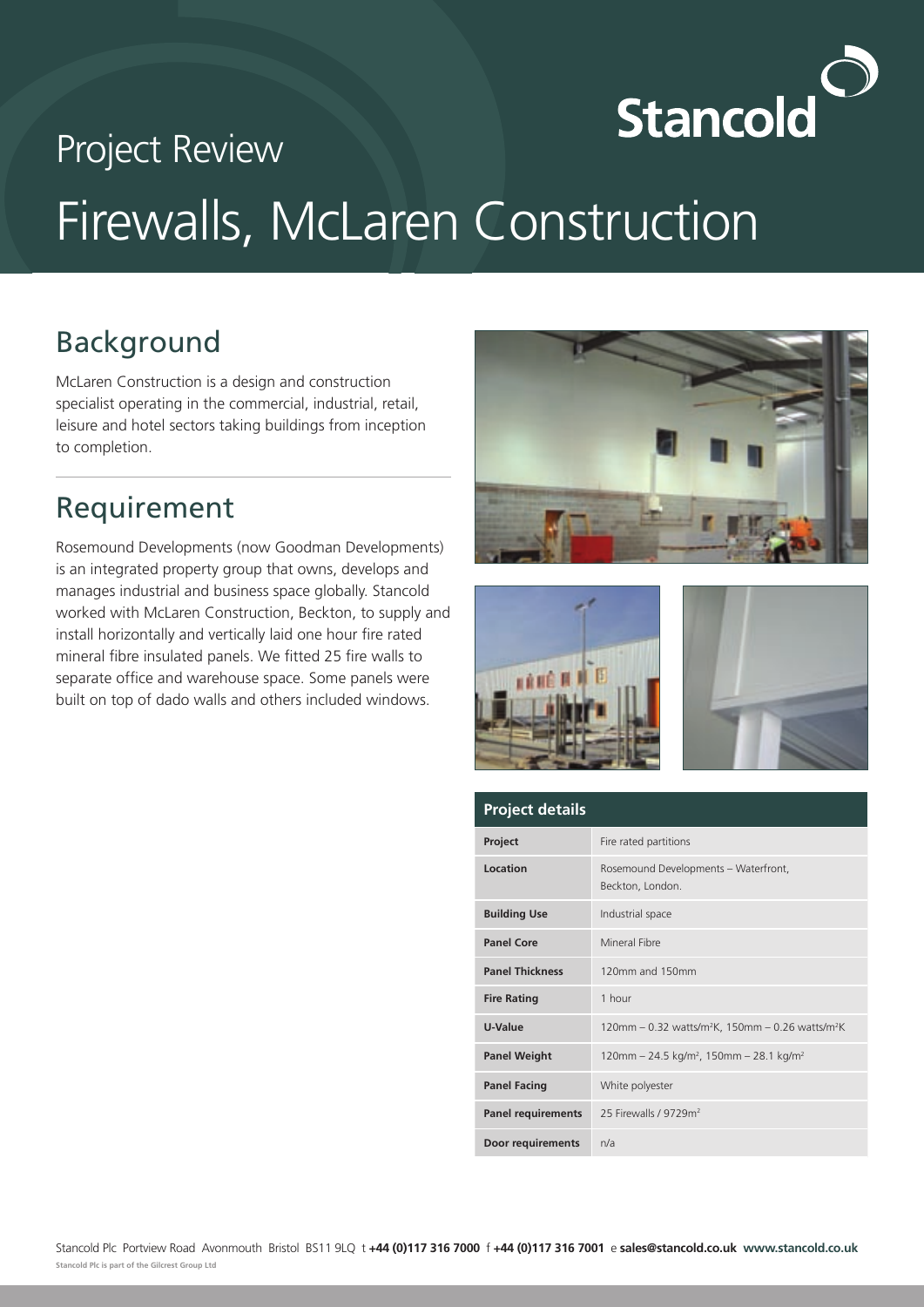

# Project Review Firewalls, Norwest Holst

## Background

Norwest Holst, Heathrow, is a leader in the construction industry and consists of specialist divisions and subsidiaries operating throughout the UK.

#### Requirement

Stancold worked with Norwest Holst ,for a project based at Heathrow Airport, to supply and install a fire rated internal partition between warehouse and office space.







| <b>Project details</b>    |                                                                  |
|---------------------------|------------------------------------------------------------------|
| Project                   | Fire rated partition                                             |
| Location                  | Unit B, Heathrow                                                 |
| <b>Building Use</b>       | Storage of catering equipment                                    |
| <b>Panel Core</b>         | Mineral Fibre                                                    |
| <b>Panel Thickness</b>    | 100mm                                                            |
| <b>Fire Rating</b>        | 90 minute                                                        |
| U-Value                   | $0.39$ watts/m <sup>2</sup> K                                    |
| <b>Panel Weight</b>       | $22.1 \text{ kg/m}^2$                                            |
| <b>Panel Length</b>       | 6200mm                                                           |
| <b>Panel Facing</b>       | 0.5mm thick shallow profiled white cleanable<br>polyester finish |
| <b>Panel requirements</b> | 739 <sup>2</sup>                                                 |
| Door requirements         | n/a                                                              |